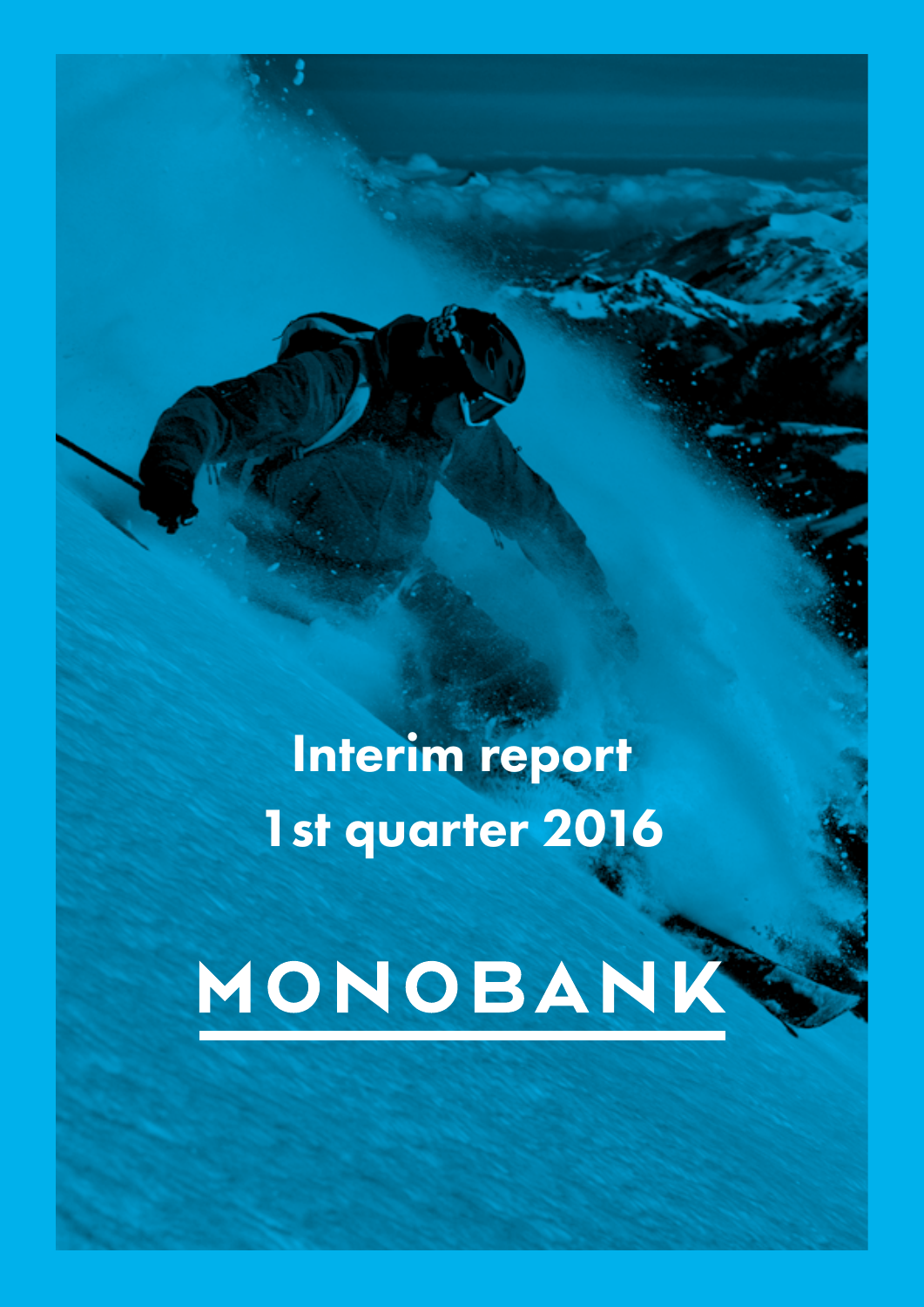## MONOBANK ASA Quarterly report March 2016

#### 1Q16 highlights

• Loan growth in the quarter of NOK 223 million – slightly ahead of plan.

• Total outstanding loans as of 31 march 2016 of NOK 260 million and deposits of NOK 246 million.

• Net loss after tax of NOK 6.5 million in the quarter.

• Total equity of NOK 159 million and CET1 ratio of 31.8 %.

#### About Monobank ASA

Monobank received its banking licence from the Financial Supervisory Authority of Norway on 11 November 2015, and commenced regular banking operations 10 days later. The bank offers unsecured lending to qualified private individuals in Norway. Loans are granted in sizes from NOK 25,000 to NOK 500,000 on flexible terms adapted to the applicants financial ability to service the loan. The bank also offers attractive deposit rates on its savings accounts. Deposits up to NOK 2 million are guaranteed by the Norwegian Central Bank's Guarantee fund, of which Monobank is a member.

Monobank's largest owner is Prioritet Group AB of Gothenburg with a 9,99% ownership. The remaining share capital is owned by approx. 480 investors. The bank was registered on the NOTC list on 22 February 2016 where the shares are traded under the ticker symbol MONO.

#### Developments in 1Q16

Monobank's operating and marketing activities have performed well and according to plan during 1Q16. The bank's IT systems have also functioned well during the quarter.

First quarter loan growth was NOK 223 million excluding prepaid agency commissions. This was slightly ahead of plan.

With a somewhat higher than expected starting balance of 36 million as of 1 January 2016, the bank's loan balance was approx. NOK 260 million at the end of the first quarter excluding prepaid agency commissions.

Deposits from customers amounted to NOK 246 million. In order to maintain a prudent liquidity cushion, the Bank raised its deposit rate to 2% at the end of February. This resulted in an increased net inflow of funds towards the end of the quarter. Monobank's bank deposits and liquid securities amounted to NOK 129 million. Total equity amounted to NOK 159 million, and the common equity tier 1 ratio was 31.8 %. For further details regarding regulatory capital ratios, see the notes in the first quarter report.

Interest income for the quarter was NOK 5.2 million. Net

interest income was NOK 4.7 million representing a net interest margin of 6.3 %. Average loan size is somewhat higher than anticipated when the Monobank's business plan was developed. This development reflects a conscious choice based on the assessed credit worthiness of incoming applicants with larger borrowing capacity. Accordingly, the overall credit quality of the bank's loan portfolio is positively affected. Compared to the original business plan, fewer loans have affected fee and commission income.

Total income was NOK 5.3 million. Marketing and operating cost are well in line with budget. Actual defaults are negligible. As a precautionary measure, the bank has decided to make a loan loss provision of NOK 1.9 million for the first quarter.

This resulted in an overall operating net loss before tax of NOK 8.7 million, largely in line with budget. The after tax loss of NOK 6.5 million is charged against other equity.

#### 2016 Outlook for Monobank

The market for unsecured lending in Norway continues to grow, and Monobank is likely to increase its NOK 674 million forecast for year-end net loan. This is based on the strong loan demand experienced to date and that average loan duration is slightly longer than what was assumed in the original business plan. Monobank will also further increase its marketing efforts, primarily through loan agencies. The bank will continue to focus on unsecured consumer and leisure financing in Norway and at the same time evaluate various options for further business development.

Based on the above, a revised guidance on expected loan growth will be communicated later this year.

#### Other matters

The Shareholders' General meeting on 17 March 2016 authorized the board to offer up to 1 million share options to Monobank's employees subject to specified criteria being met, including financial performance, customer satisfaction levels and individual evaluations. On 5 April 2016, the board allotted 999,990 conditional options equally among all employees, with a strike price of NOK 2.80 per share (equal to the closing price that day). If all individual criteria are met, the options may be declared during Q1 17 at the earliest, and no later than 17 February 2018.

Bergen, 28 April 2016.

Board of directors, Monobank ASA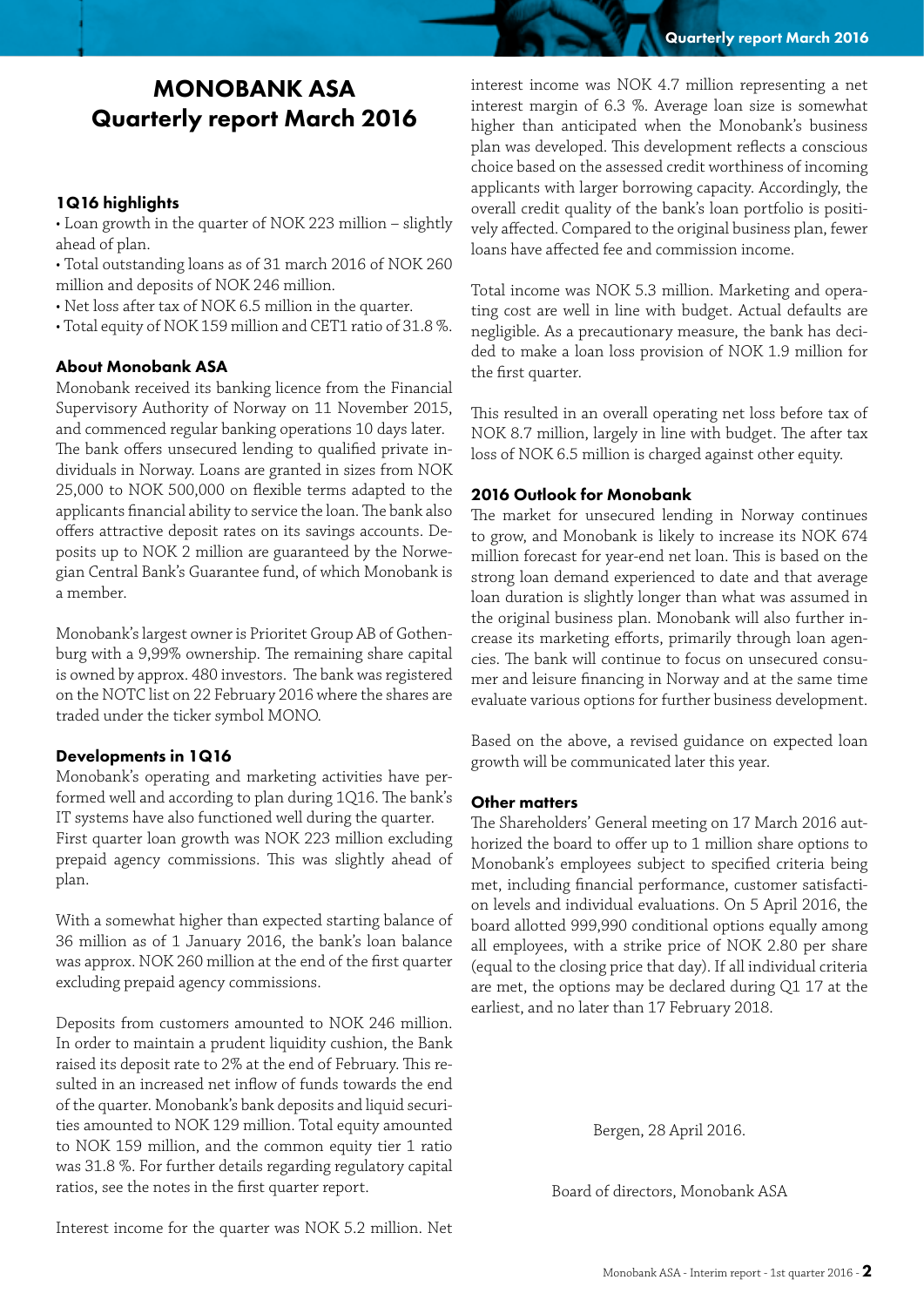|                                        | Q1 2016 | 2015     |
|----------------------------------------|---------|----------|
| <b>INCOME STATEMENT</b>                |         |          |
| In NOK thousands                       |         |          |
|                                        |         |          |
| Interest income                        | 5 1 7 5 | 509      |
| Interest expenses                      | 446     | 83       |
| Net interest income                    | 4 7 3 0 | 427      |
| Income comissions and fees             | 1 1 3 7 | 127      |
| Expenses comissions and fees           | 612     | 82       |
| Total income                           | 5 2 5 4 | 472      |
| Income/loss from trading activities    | -69     | 39       |
| Staff costs                            | 3460    | 11 088   |
| Other administrative expenses          | 7883    | 10 3 33  |
| - of which marketing expenses          | 4237    | 1308     |
| Depreciation and amortisation          | 620     | 910      |
| Total operating costs                  | 11 963  | 22 331   |
| (Loss)/profit before impairment losses | $-6777$ | $-21820$ |
| Impairment releases/(losses)           | $-1900$ | $-700$   |
| Operating (loss)/profit before tax     | $-8677$ | $-22520$ |
| Tax charge                             | 2 1 6 7 | 5996     |
| Loss for the year                      | $-6510$ | $-16524$ |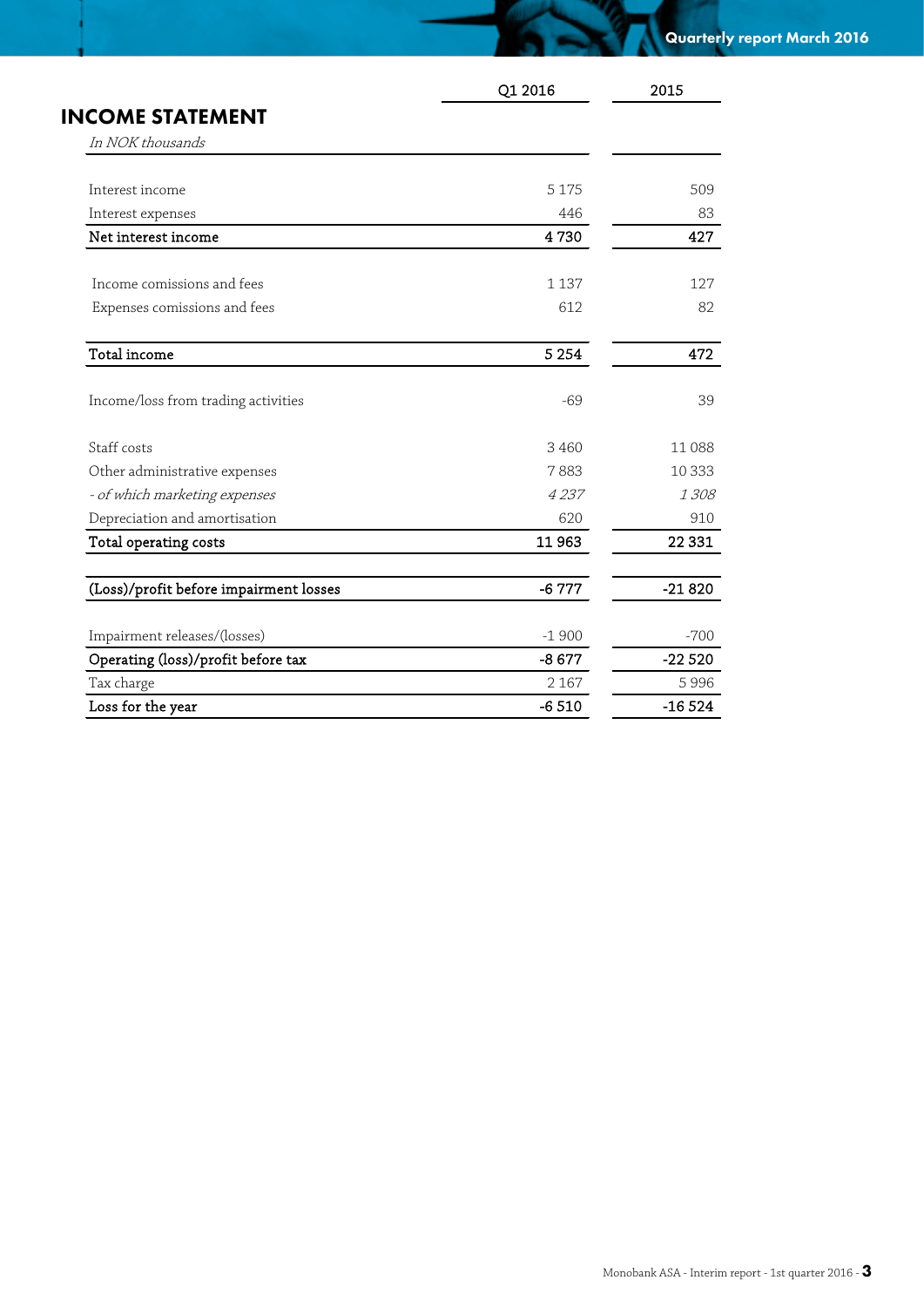## BALANCE SHEET

| In NOK thousands                             | Q1 2016 | 31.12.2015 |
|----------------------------------------------|---------|------------|
|                                              |         |            |
| Assets                                       |         |            |
| Loans and advances to banks                  | 27631   | 17 204     |
|                                              |         |            |
| Loans and advances to customers              | 261 281 | 36 325     |
| Provision for impairment losses              | 2600    | 700        |
| Net loans and advances to customers          | 258 681 | 35 625     |
|                                              |         |            |
| Debt securities                              | 101 177 | 114 583    |
|                                              |         |            |
| Deferred tax asset                           | 9885    | 7717       |
| Other intangible assets                      | 7384    | 7123       |
| Property, plant and equipment                | 137     | 157        |
| Prepayments, accrued income and other assets | 11855   | 3878       |
| - of which accrued commission to agents      | 8969    | 1525       |
| Total assets                                 | 416 750 | 186 287    |
|                                              |         |            |
| Liabilities                                  |         |            |
| Deposits by customers                        | 246 217 | 13579      |
|                                              |         |            |
| Provisions, acrruals and other liabilities   | 11 905  | 7570       |
| <b>Total liabilities</b>                     | 258 122 | 21 1 49    |
|                                              |         |            |
| Equity                                       |         |            |
| Share capital                                | 155 000 | 155 000    |
| Surplus capital                              | 3628    | 10 138     |
| Total equity                                 | 158 628 | 165 138    |
| Total liabilities and equity                 | 416 750 | 186 287    |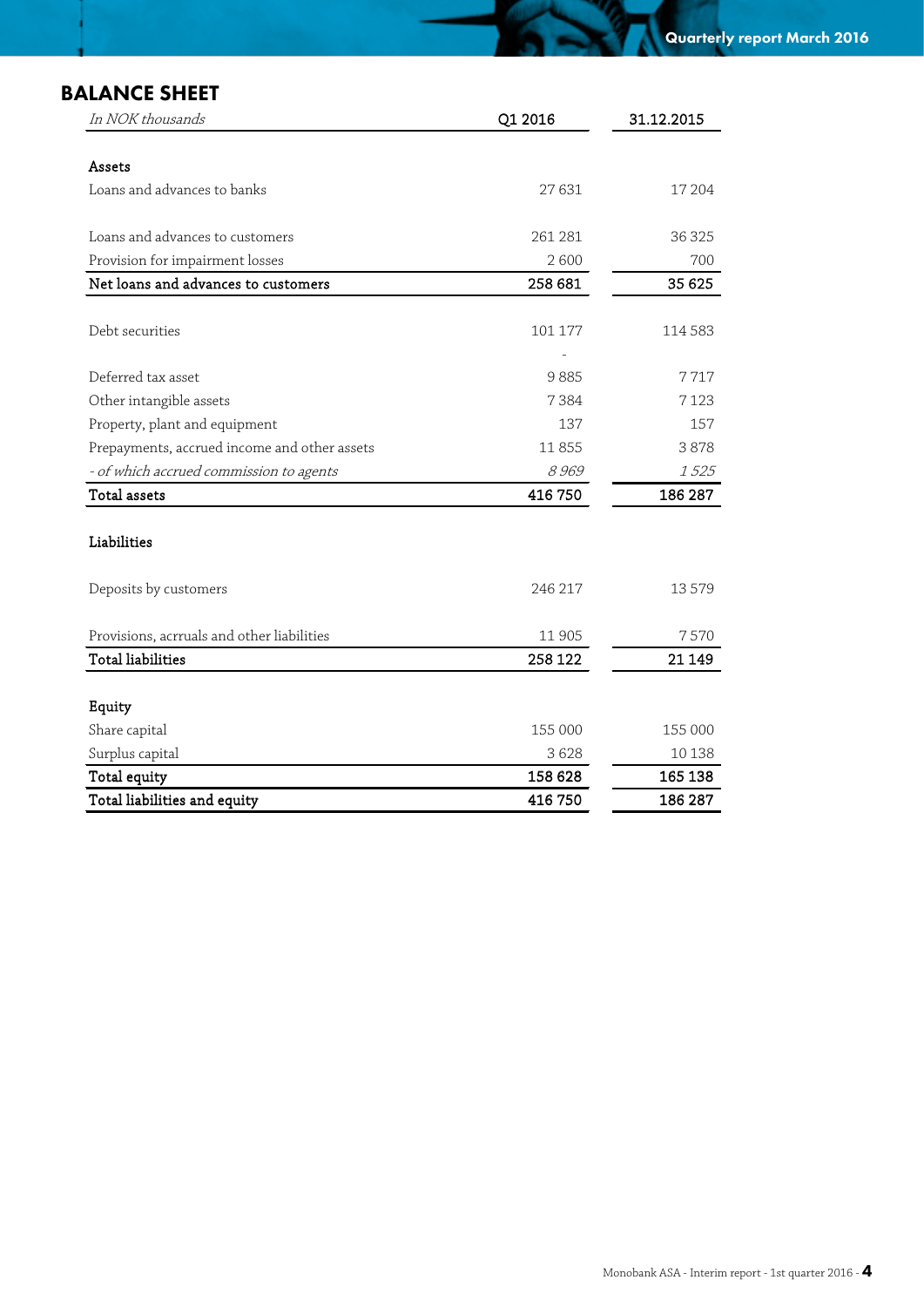## Note 1 Accounting standards

Monobank Q1 report is prepared in accordance with general accounting principles as described in the annual report for 2015

The interim financial statements are not audited.

## Note 2 Loans and advances to customers

| In NOK thousands                                                     | Q1 2016 | 2015   |
|----------------------------------------------------------------------|---------|--------|
|                                                                      |         |        |
| Loans and advances to customers                                      | 261 281 | 36 155 |
| Provision for impairment losses                                      | 2600    | 700    |
| Net loans and advances to customers                                  | 258 681 | 35 455 |
|                                                                      |         |        |
| Provision for impairment losses - collectively assessed              | Q1 2016 | 2015   |
| Provision for impairment losses collectively assessed at 1 January   |         |        |
| (Releases)/losses to income statement                                | 2600    | 700    |
| Amounts written off                                                  |         |        |
| Recoveries of amounts previously written-off                         |         |        |
| Provision for impairment losses collectively assessed at 31 December | 2600    | 700    |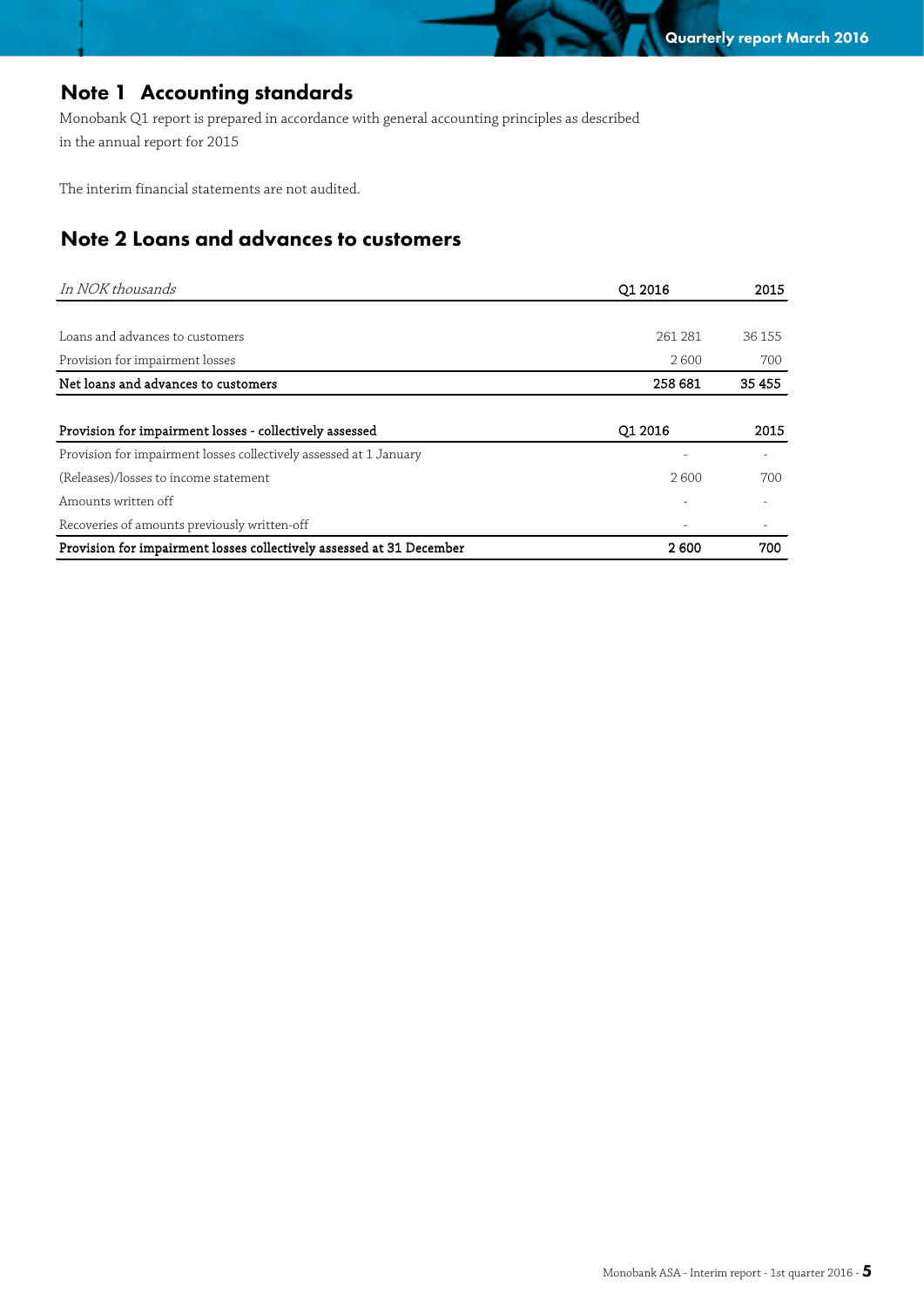## Note 3 Capital adequacy

| In NOK thousands                                               | 31.03.2016 | 2015     |
|----------------------------------------------------------------|------------|----------|
| Share capital                                                  | 155 000    | 155 000  |
| Surplus capital                                                | 3628       | 10 138   |
| Other equity                                                   |            |          |
| - Deduction of deferred tax assets and other intangible assets | $-14898$   | $-14955$ |
| Common equity Tier 1 capital                                   | 143 730    | 150 183  |
| Additional Tier 1 capital instruments                          |            |          |
| Tier 1 capital                                                 | 143730     | 150 183  |
| Subordinated loan capital                                      |            |          |
| Tier 2 capital                                                 | 143 730    | 150 183  |
|                                                                |            |          |
| Capital requirements                                           |            |          |
| Institutions                                                   | 7081       | 29 570   |
| Retail                                                         | 297 016    | 41 989   |
| Retail - Mortgage loans                                        |            |          |
| In default                                                     |            |          |
| Covered bonds                                                  | 1507       | 8 1 1 0  |
| Equity positions                                               |            |          |
| Other assets                                                   | 11992      | 4 0 0 0  |
| Corporate                                                      | 29 2 28    | 21 865   |
| Central governments                                            |            | 7990     |
| Regional governments or local authorities                      | 6 1 1 2    | 64 249   |
| Market risk                                                    |            |          |
| Operational risk                                               | 99 651     | 99 651   |
| Total risk-weighted volume and capital requirements            | 452 587    | 277424   |
|                                                                |            |          |
| Common equity Tier 1 capital ratio                             | 31,8%      | 54,1%    |
| Tier 1 capital ratio                                           | 31,8%      | 54,1%    |
| Capital ratio                                                  | 31,8%      | 54,1%    |

### Note 4 Staff costs

The employee compensation arrangements (variable incentive compensation) was approved at the annual meeting on 17th march 2016. The program consists of two parts:

 1. Individual part: Individual asse ssment as of 50% pays in cash and 50% pays in shares within Monobank ASA. Maximum bonuses for all employees are a total of 4,3 MNOK, whereas maximum 50% of annual salary can be individual allocated.

2. General part: 1,5 months salary

The following criteria needs to be fulfilled before the employee compensation arrangement takes place

1. Two quarters in a row with a positive result

2. Customer satisfaction survey has been conducted in 2016 and 2017

3. Employee satisfaction survey has been conducted during 2016